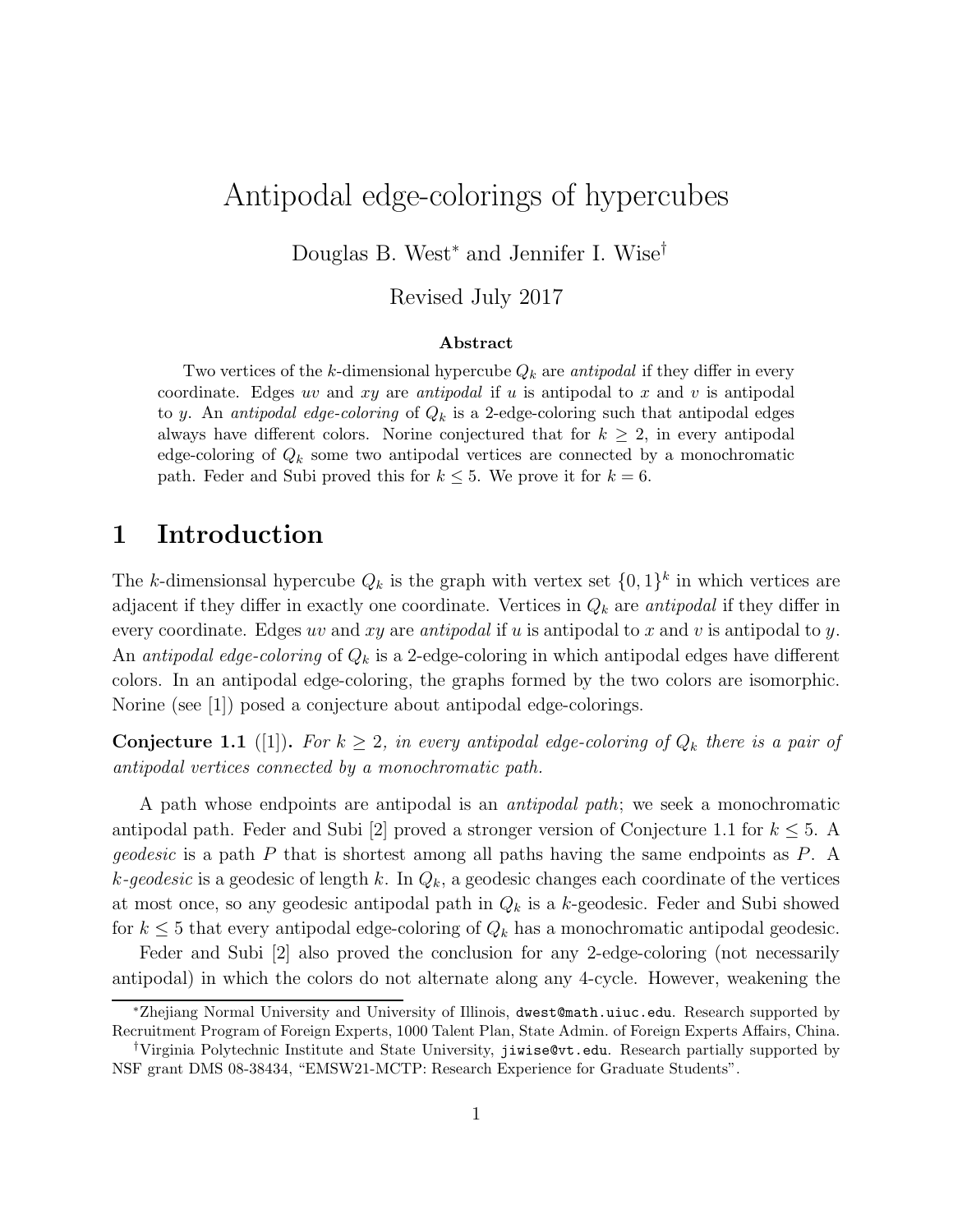hypothesis to require only giving each color exactly half the edges in each dimension permits a counterexample. We show this in Figure 1 for  $Q_4$ , where each monochromatic subgraph consists of the same two isomorphic components. (In  $Q_3$ , having half the edges in each coordinate always yields monochromatic antipodal paths).



Figure 1: 2-edge coloring of  $Q_4$  with eight edges in every dimension red.

A useful lemma from [2] (also proved in [3] and [4]) helps to simplify our arguments.

**Lemma 1.2** ([2]). If an antipodally edge-colored k-cube contains an antipodal geodesic that is the union of two monochromatic paths, then it contains a monochromatic geodesic from the common vertex of these paths to its antipode. In particular, a monochromatic  $(k-1)$ -geodesic guarantees a monochromatic antipodal geodesic.

*Proof.* If an antipodal geodesic  $P$  consists of two monochromatic paths with common vertex u, then the union of P and the geodesic  $\overline{P}$  using its antipodal edges consists of two monochromatic geodesics from u to  $\overline{u}$ .  $\Box$ 

Feder and Subi [2] used Lemma 1.2 to show that a counterexample for  $Q_k$  yields a counterexample for  $Q_{k+1}$ . Given an antipodal edge-coloring f of  $Q_k$  with no monochromatic antipodal geodesic, use f on disjoint copies Q and Q' of  $Q_k$  in  $Q_{k+1}$ , complementing colors in one copy. Complete an antipodal edge-coloring g of  $Q_{k+1}$  by any antipodal coloring of the edges joining Q to Q'. For  $v \in V(Q)$ , let v' be its neighbor in Q', and let  $\overline{v}$  be the vertex antipodal to v within  $Q$ . Suppose that g has a monochromatic antipodal geodesic  $P$ , which we may assume is red. Since  $P$  must cross the last direction once, it uses  $vv'$  for exactly one vertex v in Q. Let x and  $\overline{x}'$  be the endpoints of P in Q and Q'. The edges in Q antipodal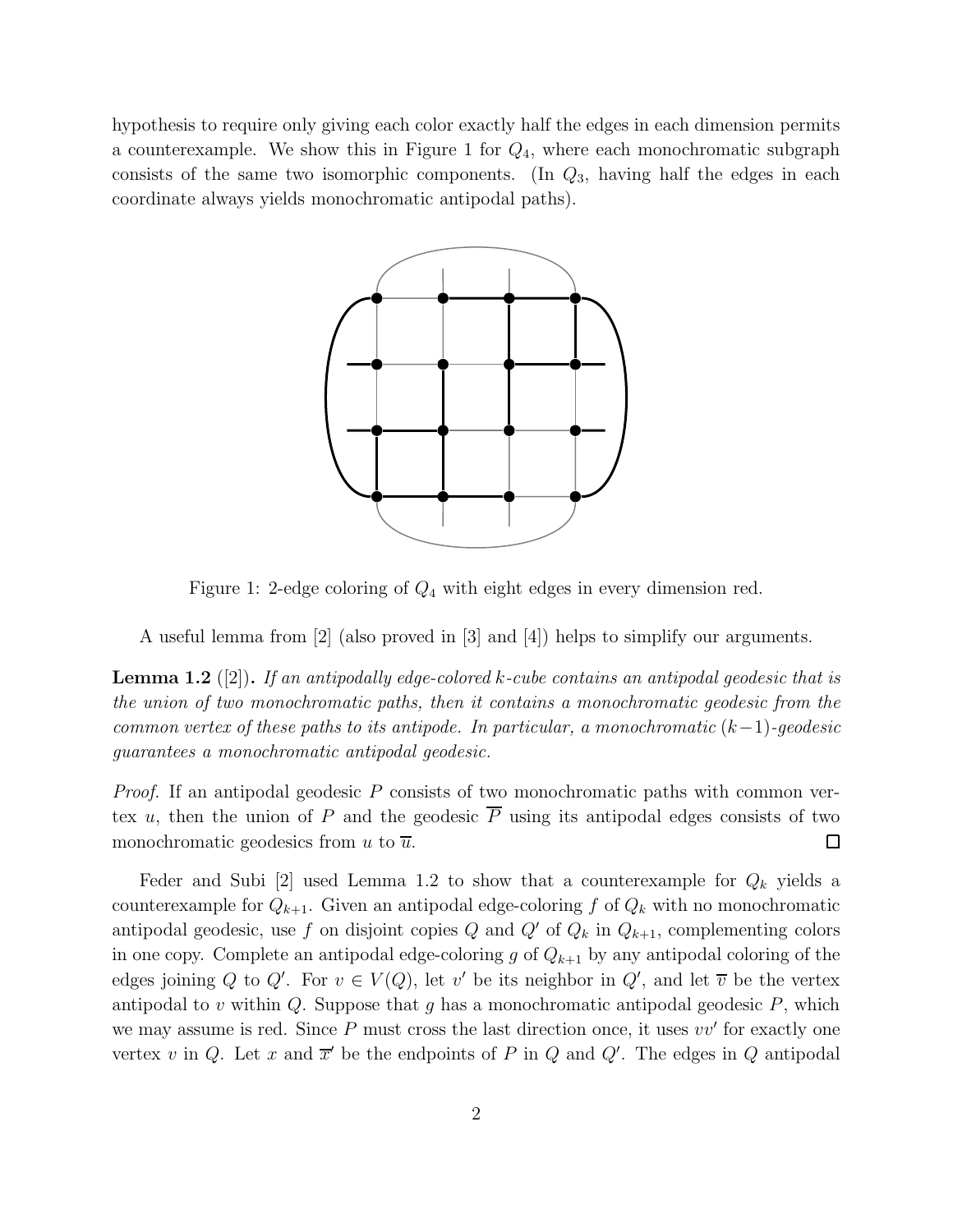in  $Q_{k+1}$  to the part of P in Q' form a blue geodesic from  $\overline{v}$  to x. Its union with the part of P in Q forms a geodesic from  $\overline{v}$  to v in  $Q_k$  that changes color only once. By Lemma 1.2, f on  $Q_k$  contains a monochromatic antipodal geodesic, a contradiction.

In this paper, we first reprove the stronger version of Conjecture 1.1 for  $k \in \{4, 5\}$  using a simpler approach than that of [2]. We then extend the method to prove the claim for  $k = 6$ .

**Theorem 1.3.** For  $2 \leq k \leq 6$ , every antipodal edge-coloring of  $Q_k$  has a monochromatic antipodal geodesic.

We hope that our approach leads to results for larger  $n$ . Meanwhile, there are some related results. Leader and Long [4] showed that every subgraph of  $Q_k$  having average degree d contains a geodesic of length at least d, which is sharp by the subgraph  $Q_d$ . Since both maximal monochromatic spanning subgraphs in an antipodal coloring of  $Q_k$  have average degree  $k/2$ , this result implies a monochromatic geodesic of length at least  $k/2$ . Also, Gandhi [3] establishes an upper bound on the number of monochromatic geodesics of length d in an antipodal coloring of  $Q_k$  and studies the maximum number of antipodal geodesics in a subgraph of  $Q_k$  containing a fixed proportion of the edges.

### 2 Smaller Cubes

The vertex antipodal to a vertex v will be denoted  $\overline{v}$ . All figures show red edges as bold and blue edges as dashed. Gray or thin edges have unspecified color. Some edges are omitted for clarity. An *alternating* 4-cycle is a 4-cycle  $[a, b, c, d]$  whose edges alternate in color.

**Lemma 2.1.** Every antipodal edge-coloring of  $Q_4$  having an alternating 4-cycle contains a monochromatic antipodal geodesic.

*Proof.* The edges antipodal to an alternating 4-cycle C also form an alternating 4-cycle,  $C'$ . They are connected by a path  $P$  of length 2 crossing the other two directions. If P is monochromatic, then adding the incident edges of that color in  $C$  and  $C'$  yields a monochromatic antipodal geodesic. Hence we may assume that  $P$  (with central vertex  $v$ ) is not monochromatic (see Figure 2).



Figure 2: Finding a monochromatic 3-geodesic in  $Q_4$ .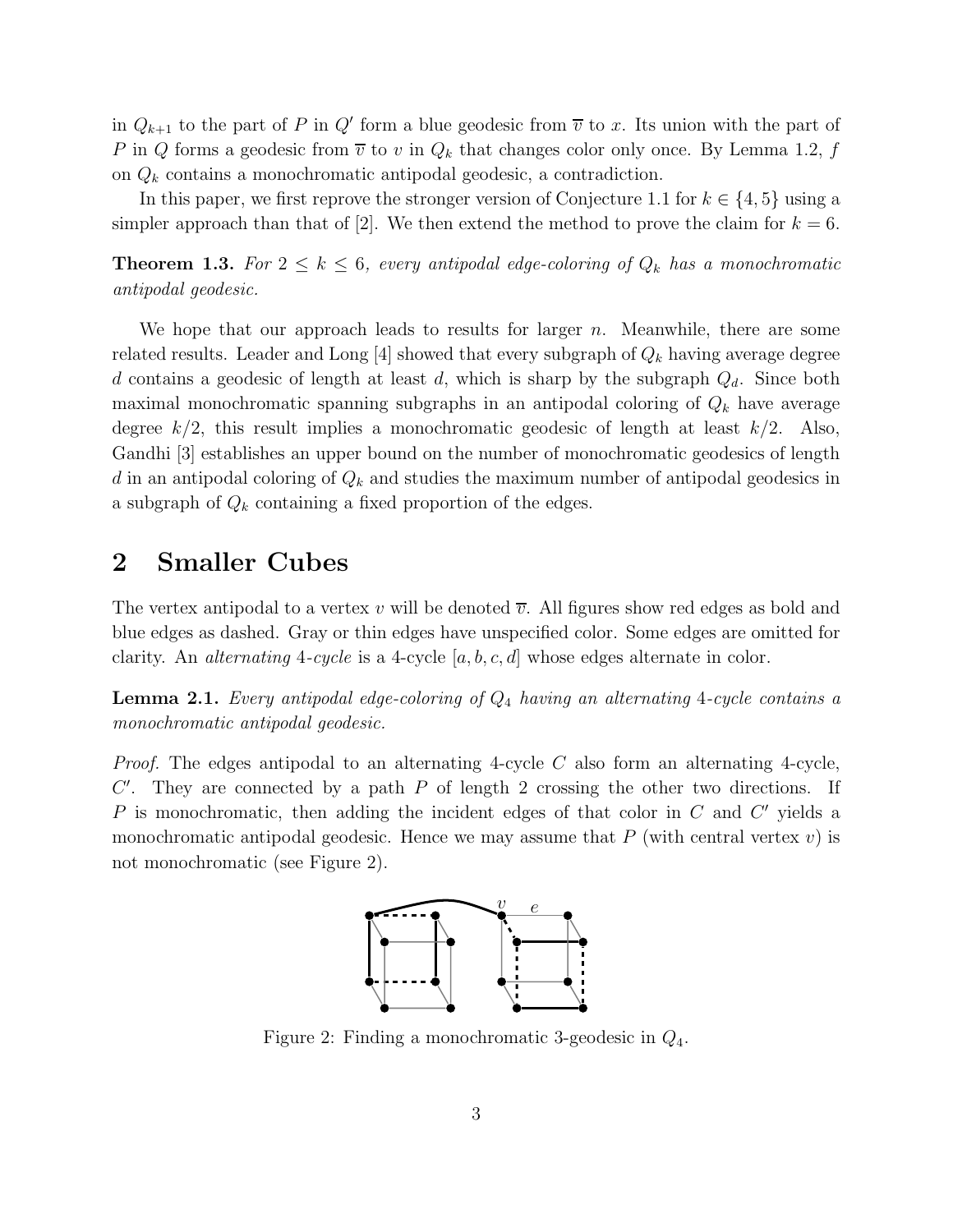Each edge of  $P$  forms a 3-geodesic with the incident edge of  $C$  or  $C'$  sharing its color and one of the two remaining edges incident to v. This third edge is the same for both edges of  $P$ , indicated by e in Figure 2. Hence either color on e completes a monochromatic 3-geodesic. By Lemma 1.2, the coloring then contains a monochromatic antipodal geodesic.  $\Box$ 

#### **Theorem 2.2.** Every antipodal edge-coloring of  $Q_4$  has a monochromatic antipodal geodesic.

*Proof.* By Lemma 2.1, we may forbid alternating 4-cycles. If some 4-cycle C has two edges of each color, then let v be a vertex where the color changes. Let e be an edge incident to v not on C. Given either color, e forms a monochromatic 3-geodesic with two edges from C. By Lemma 1.2, the coloring contains a monochromatic antipodal geodesic.

Thus we may assume that every 4-cycle has three edges of the same color. Let C be a 4-cycle with three red edges. All eight edges incident to C must be blue to avoid a red 3-geodesic. Similarly, all eight edges incident to the 4-cycle  $C'$  antipodal to  $C$  must be red. Now 4-cycles using no edges of  $C$  or  $C'$  have two edges of each color, a contradiction.  $\Box$ 

### **Lemma 2.3.** For  $k \geq 5$ , every 2-edge-coloring of  $Q_k$  contains a monochromatic 3-geodesic.

*Proof.* In a 2-edge-coloring, since  $\delta(Q_k) \geq 3$ , every vertex is the center of some monochromatic 2-geodesic. We may let  $\langle u, v, w \rangle$  be a red 2-geodesic, as in Figure 3.

To avoid red 3-geodesics, the edges incident to  $u$  or  $w$  in other directions must be blue, as in Figure 3. These blue edges form blue 2-geodesics, extending to blue 3-geodesics unless the edges incident to their endpoints in other directions are red. Those red edges (extending from two blue 2-geodesics) include geodesics in the original two directions, and they extend by a third edge to form a red 3-geodesic, such as in the lower left of Figure 3.  $\Box$ 



Figure 3: Finding a monochromatic 3-geodesic in  $Q_k$ .

#### **Theorem 2.4.** Every antipodal edge-coloring of  $Q_5$  has a monochromatic antipodal geodesic.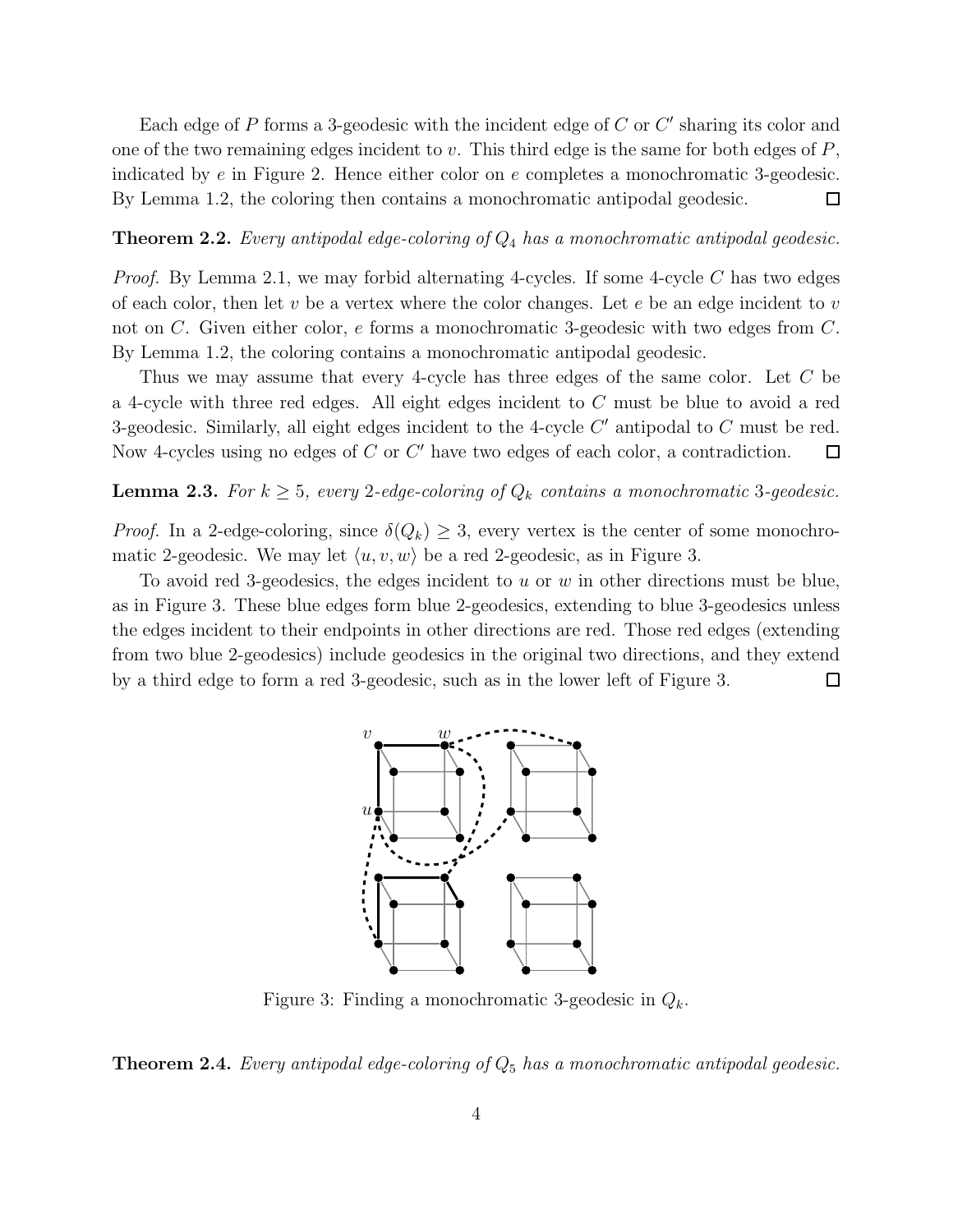*Proof.* View  $Q_5$  as four copies of  $Q_3$  in a 4-cycle. By Lemma 2.3, such a coloring has a monochromatic 3-geodesic  $P$ , as shown in red in the upper left copy of  $Q_3$  in each case in Figure 4. The antipodal 3-geodesic  $\overline{P}$  in blue is in the lower right. By Lemma 1.2, it suffices to find a monochromatic 4-geodesic. Consider a 4-cycle C through endpoints of P and  $\overline{P}$ . Let s and t be the vertices of C not in P or  $\overline{P}$ . To avoid a monochromatic 4-geodesic, edges of C must be colored oppositely from their incident edges on P and  $\overline{P}$ , as in Figure 4. Consider the edges incident to s and t in their copies of  $Q_3$ .



Figure 4: Case 1 and Case 2 for antipodal edge-colorings of  $Q_5$ .

Case 1: Two edges incident to t in its 3-cube have different colors. In the 3-cube containing s, either color on the edge e in the other direction completes a monochromatic 4-geodesic. **Case 2:** The three edges incident to t in its copy of  $Q_3$  have the same color. By symmetry, we may assume that these edges are blue. By the same reasoning, the three edges incident to s in its copy of  $Q_3$  have the same color. If blue, then we have a blue 4-geodesic. Hence they are red, as in Figure 5.



Figure 5: Case 2 for antipodal edge-colorings of  $Q_5$ , continued.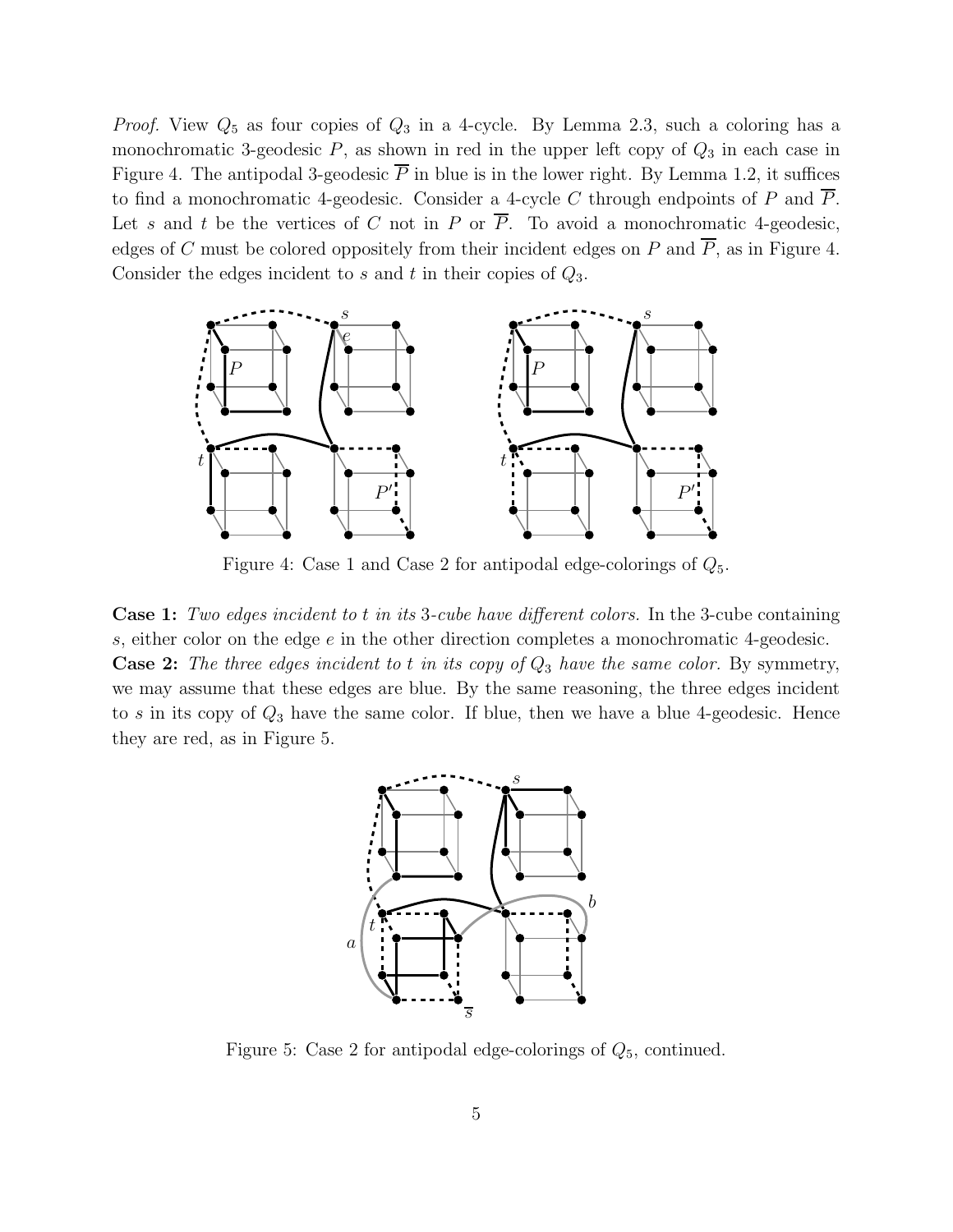The edges at  $\overline{s}$  antipodal to these are blue and lie in the copy of  $Q_3$  containing t. Any additional blue edge in this copy of  $Q_3$  would complete a blue antipodal geodesic, so the remaining edges form a red 6-cycle, as shown. Finally, consider the two edges a and b of Figure 5. If either is red, then we have a red 4-geodesic. If they are both blue, then we have  $\Box$ a blue 4-geodesic through  $\overline{s}$ .

### 3 The 6-Dimensional Cube

For clarity in discussing  $Q_6$ , we write the vertex names by collapsing six bits to two octal digits, with each digit representing the binary triple given by its binary expansion. Hence we view  $Q_6$  as consisting of eight copies of  $Q_3$  whose vertex sets are constant in the last three coordinates (see Figure 6). We write the edge joining ab and cd as ab:cd, extended to paths as  $ab:cd:ef:gh$ . Note that  $\overline{ij} = (7 - i)(7 - j)$ , which facilitates locating antipodal edges.

#### **Lemma 3.1.** Every antipodal edge-coloring of  $Q_6$  has a monochromatic 4-geodesic.

*Proof.* By Lemma 2.3, every such coloring c has a monochromatic 3-geodesic P. By symmetry, we may assume that  $P$  is red with endpoints 06 and 76 (crossing the first three directions). If c has no monochromatic 4-geodesic, then the edges incident to 06 and 76 in the last three directions are blue. In particular, 06:02 and 06:07 are blue, as in Figure 6.

Since c is antipodal,  $\overline{P}$  from 71 to 01 is blue, and the edges from its endpoints crossing the last three directions are red. In particular, 01:05 and 01:00 are red. By symmetry, we may assume 02:00 is blue. Now 07:06:02:00 is a blue 3-geodesic. Thus the edges from 00 across the first three directions are red. Now 20:00:01:05 is a red 3-geodesic, so 05:07 and 05:45 are blue. This yields 45:05:07:06:02 as a blue 4-geodesic.  $\Box$ 



Figure 6: A partial antipodal edge-coloring of  $Q_6$ . Color of gray edges is undetermined.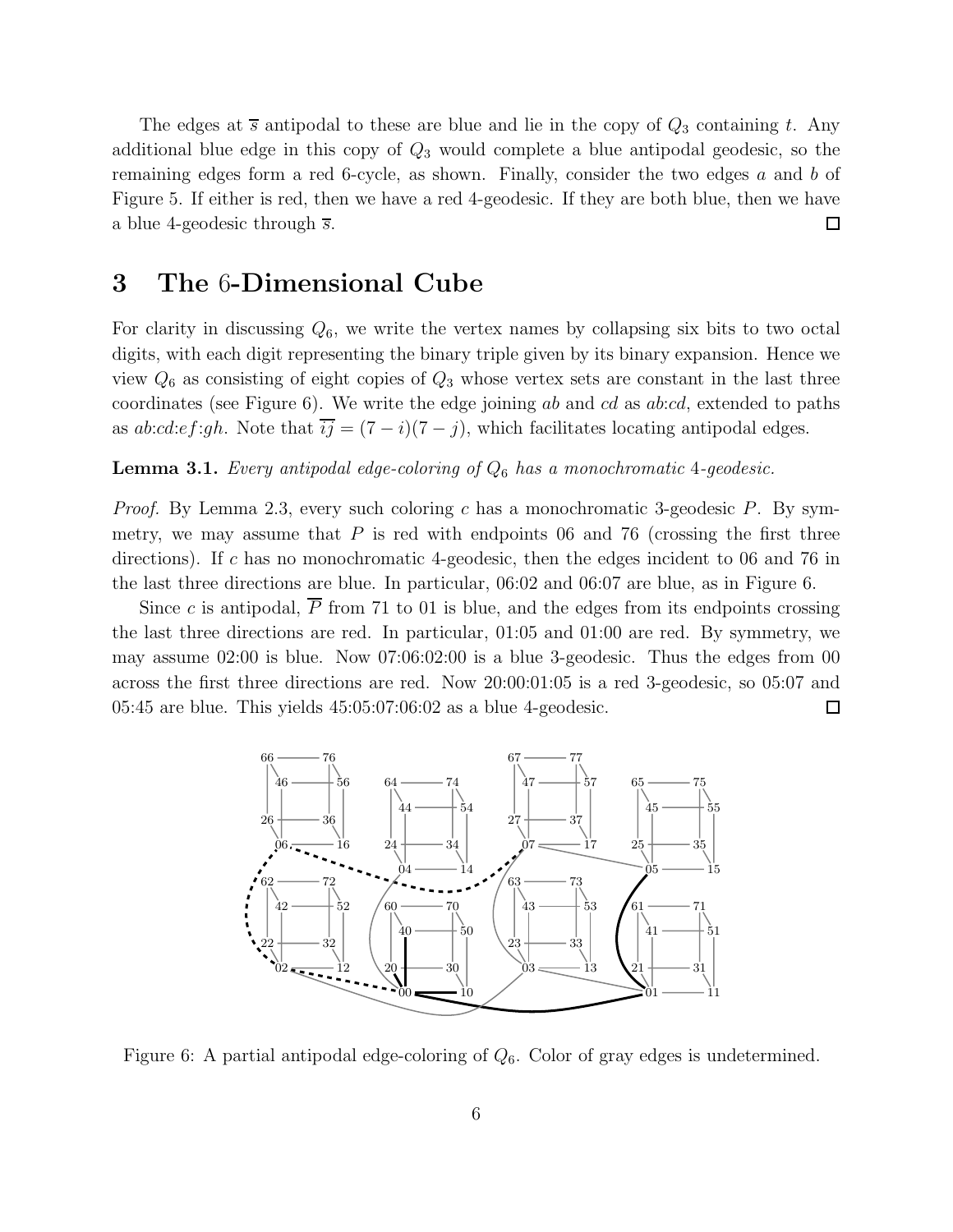By Lemma 1.2, we only need to get from a monochromatic 4-geodesic to a monochromatic 5-geodesic in order to find a monochromatic antipodal geodesic in an antipodal edge-coloring of  $Q_6$ . We capture part of the argument in a technical lemma in the hope that this will be useful for further work.

**Lemma 3.2.** If P is a monochromatic 4-geodesic in an antipodal edge-coloring c of  $Q_6$ having no monochromatic 5-geodesic, with endpoint v, then each neighbor of v in a direction not crossed by P has five incident edges of the same color, red at one and blue at the other.

*Proof.* Suppose otherwise. By symmetry, we may assume that  $P$  is red and crosses the first four directions, with endpoints 02 and 76. We call edges in the first four directions short edges; the others are *long*. Thus  $P$  has four short edges. Since  $c$  has no monochromatic 5-geodesic, the long edges incident to 76 and 02 are blue. Since c is antipodal,  $\overline{P}$  from 01 to 75 is blue, and the long edges incident to 01 and 75 are red, as in Figure 7. At this point the two colors are symmetric, as are vertices  $77, 74, 03$  and 00. Letting  $v$  be 76, our focus is on the neighbors 77 and 74. Each has a long incident edge of each color.



Figure 7: 4-geodesics not extending to 5-geodesics.

Claim 1: 77 and 74 do not together have three incident short edges of the same color in different directions that are not all at the same vertex. Suppose otherwise. By symmetry, we may let this color be blue, with blue edges at 74 in directions 1 and 2 and a blue edge in direction 3 at 77. That is, we may assume that 74:34, 74:54, and 77:67 are blue. They complete blue 4-geodesics 67:77:76:74:34 and 67:77:76:74:54. To avoid blue 5-geodesics, the other short edges at 67 are red (to 27, 47, 63), as are 14:54:50 and 14:34:30. Hence the edges 30:10:50 antipodal to 47:67:27 are blue (see Figure 8). We now consider cases based on the coloring of 34:24 and 54:44.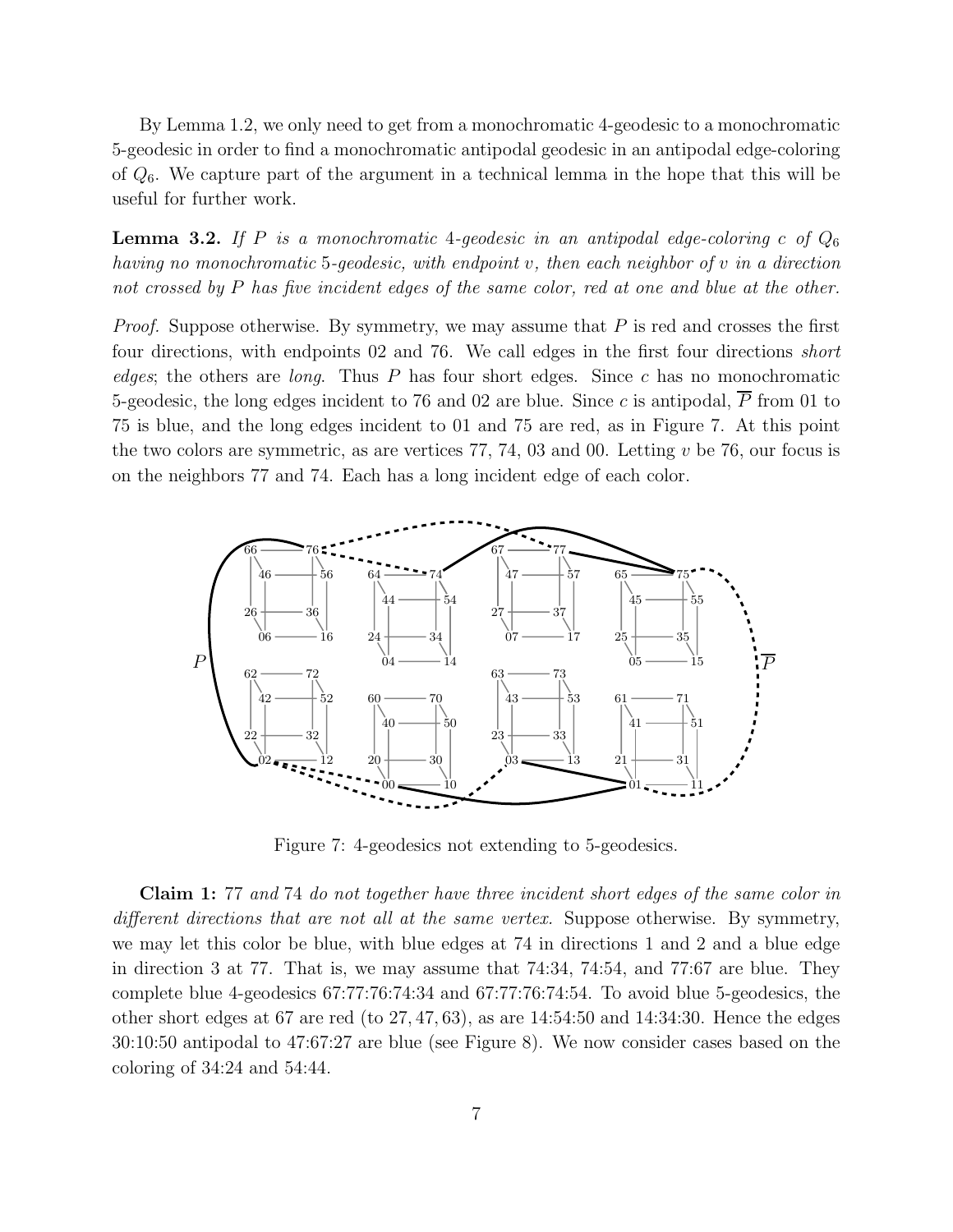

Figure 8: Setup for Claim 1 in Lemma 3.2.

Case A: 34:24 or 54:44 is blue. These edges are in direction 3. No choice has yet distinguished the first two directions  $(74:34 \text{ and } 74:54 \text{ are in directions } 1 \text{ and } 2)$ , so we may assume 34:24 is blue. Since 24:34:74:76:77 is blue, 04:24:20 and 57:77:73 are red, and their antipodal geodesics 73:53:57 and 20:00:04 are blue (see Figure 9). Hoping that the reader is now familiar with these types of arguments, we list successive implications leading to monochromatic 5-geodesics (and hence contradictions) in subcases.



Figure 9: Case A in Lemma 3.2.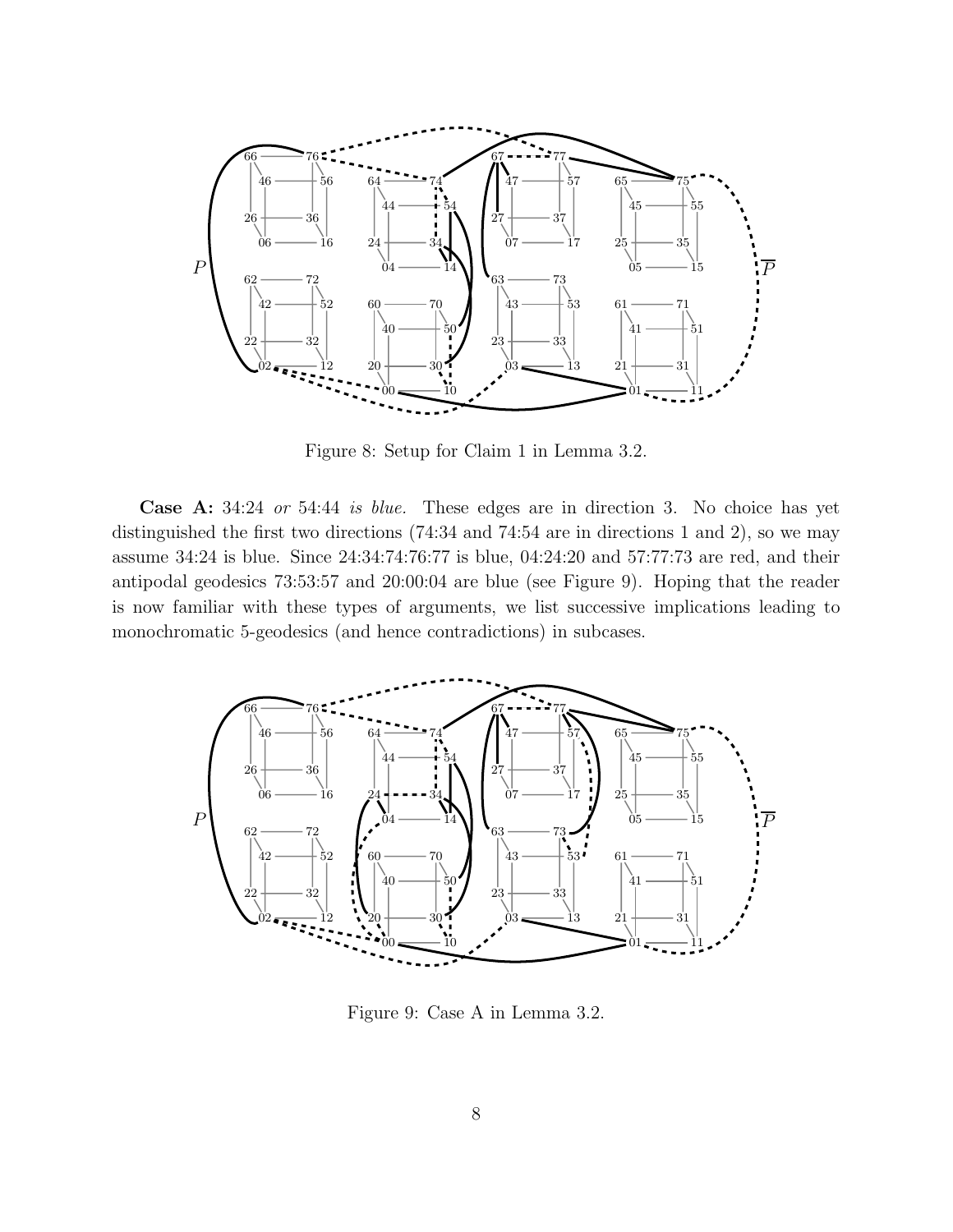Subcase: 56:54 is red. Implications start from Figure 9.

| geodesic              | forces                                          |
|-----------------------|-------------------------------------------------|
| $56:54:14:34:30$ red  | $46:56:57$ blue                                 |
| 46:56:57:53:73 blue   | $46:44$ and $73:33$ red, antipodally 04:44 blue |
| $03:02:00:04:44$ blue | $44:54$ red                                     |
| 46:44:54:14:34:30 red |                                                 |

Subcase: 56:54 is blue. Implications start from Figure 9.

| geodesic                     | forces                                                     |
|------------------------------|------------------------------------------------------------|
| 56:54:74:34:24 blue          | $20:24:25$ and $52:56:57$ red, antipodally $25:21:20$ blue |
| $25:21:20:30:10:50$ not blue | $20:30$ red                                                |
| $20:30:34:14:54$ red         | $22:20$ and $54:55$ blue                                   |
| $25:24:04:14:54:50$ not red  | $04:14$ blue                                               |
| 14:04:00:20:22 blue          | $14:15$ red                                                |
| $15:14:34:30:20$ red         | 20:60 and 17:15:55 blue                                    |
| 17:15:55:54:74 blue          | $74:70$ red                                                |
| 57:77:75:74:70 red           | $70:60$ blue                                               |
| 70:60:20:00:02:03 blue       |                                                            |

Case B: 34:24 and 54:44 are both red. Starting from Figure 8, we again list implications leading to a monochromatic 5-geodesic (see Figure 10).



Figure 10: Case B in Lemma 3.2.

| geodesic                   | torces                                                     |
|----------------------------|------------------------------------------------------------|
| $24:34:14:54:50$ red       | $52:50:51$ blue                                            |
| $44:54:14:34:30$ red       | 32:30:31 blue                                              |
| $32:30:10:50:51$ blue      | $22:32:36$ and $41:51:55$ red, antipodally $36:26:22$ blue |
| $24:34:14:54$ red          | $53:43:63:23$ blue, antipodally                            |
| 53:43:63:23:22:26 not blue | $22:23$ red                                                |
| 54:74:34 blue              | $23:03:43$ red, antipodally                                |
| 36:32:22:23:03:43 red      |                                                            |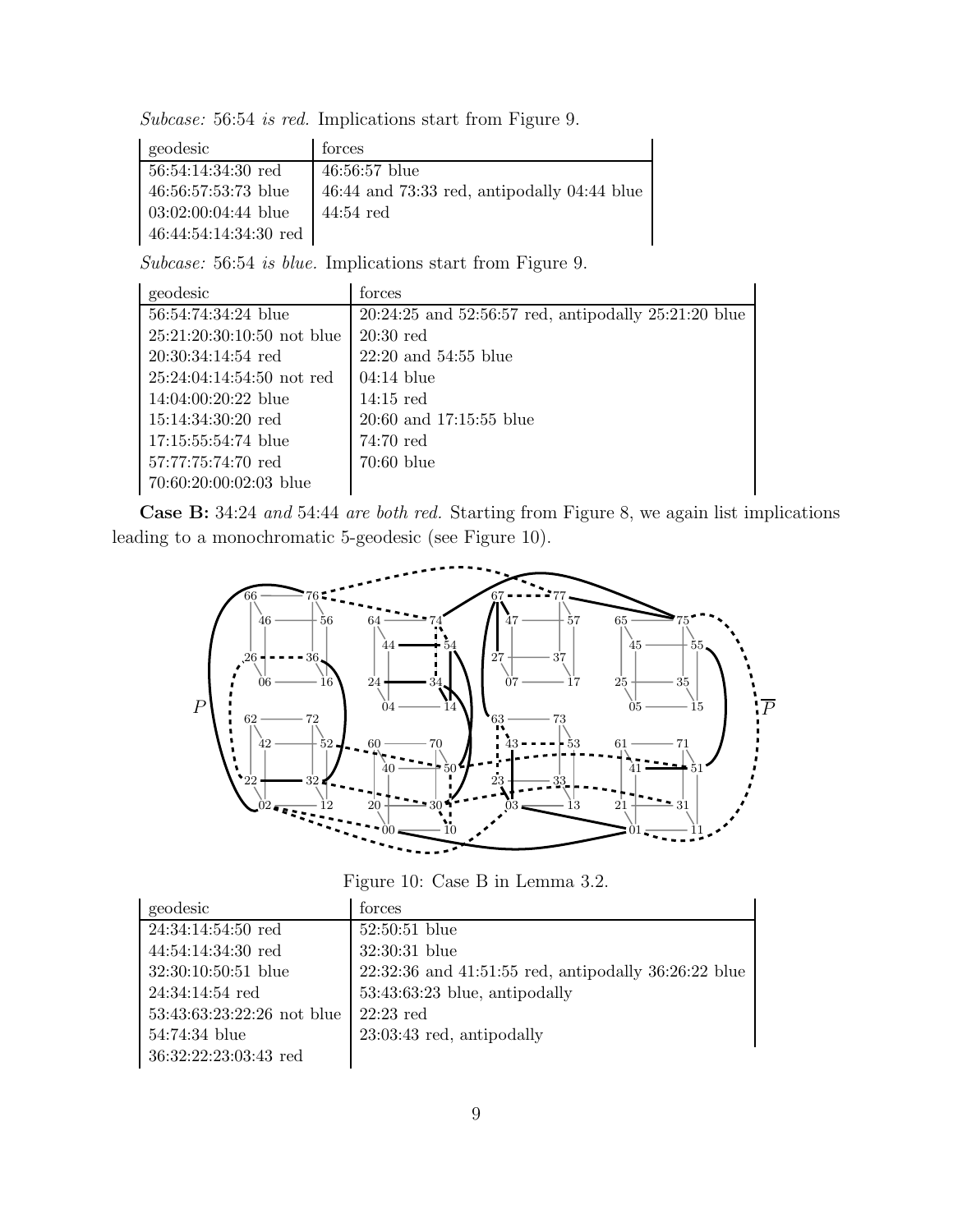Claim 2: 74 and 77 do not have incident short edges with the same color in different directions. Suppose otherwise. We start again from Figure 7. By symmetry in color and in the first four directions, we may assume that 74:54 in direction 2 and 77:67 in direction 3 are blue. By Claim 1, 74:34 and 77:37 in direction 1 and 74:70 and 77:73 in direction 4 are red, which in turn requires 74:64 in direction 3 and 77:57 in direction 2 to be blue. Antipodally, 00:10, 00:20, 03:13, and 03:23 are all red (see Figure 11).



Figure 11: Claim 2 for Lemma 3.2.

Now 64:74:76:77:57 in blue forces 24:64:60 and 53:57:17 red (and 24:20:60 blue, antipodally). Symmetrically, 34:74:75:77:73 in red forces 14:34:24 and 63:73:53 blue (and 14:04:24 red, antipodally). We now have 4-geodesics from 14 to 60 in both colors using only short edges: 14:04:24:64:60 in red and 14:34:24:20:60 in blue. Hence either color on a long edge at 60 or 14 completes a monochromatic 5-geodesic, a contradiction.

Conclusion: Since there are four short edges incident to 77, some two of them have the same color, which by symmetry we may assume is blue. By Claim 2, all short edges at 74 are now red, and then also all short edges at 77 are blue. We have now proved the statement of the lemma: the two neighbors of  $v$  via long directions are 74 and 77; one has five incident edges in red, and the other has five incident edge in blue.  $\Box$ 

**Theorem 3.3.** Every antipodal edge-coloring of  $Q_6$  has a monochromatic antipodal geodesic.

Proof. By Lemma 1.2, it suffices to find a monochromatic 5-geodesic in such a coloring c. Lemma 3.1 provides a monochromatic 4-geodesic  $P$ , which by symmetry we may assume is red with endpoints 02 and 76, crossing the first four ("short") directions.

Suppose that c has no monochromatic 5-geodesic. By Lemma 3.2 (and symmetry) we may assume that the short edges at 74 are all red and those at 77 are all blue. Antipodally, the short edges at 00 all red, and those at 03 are all blue. Let T be the set of short edges at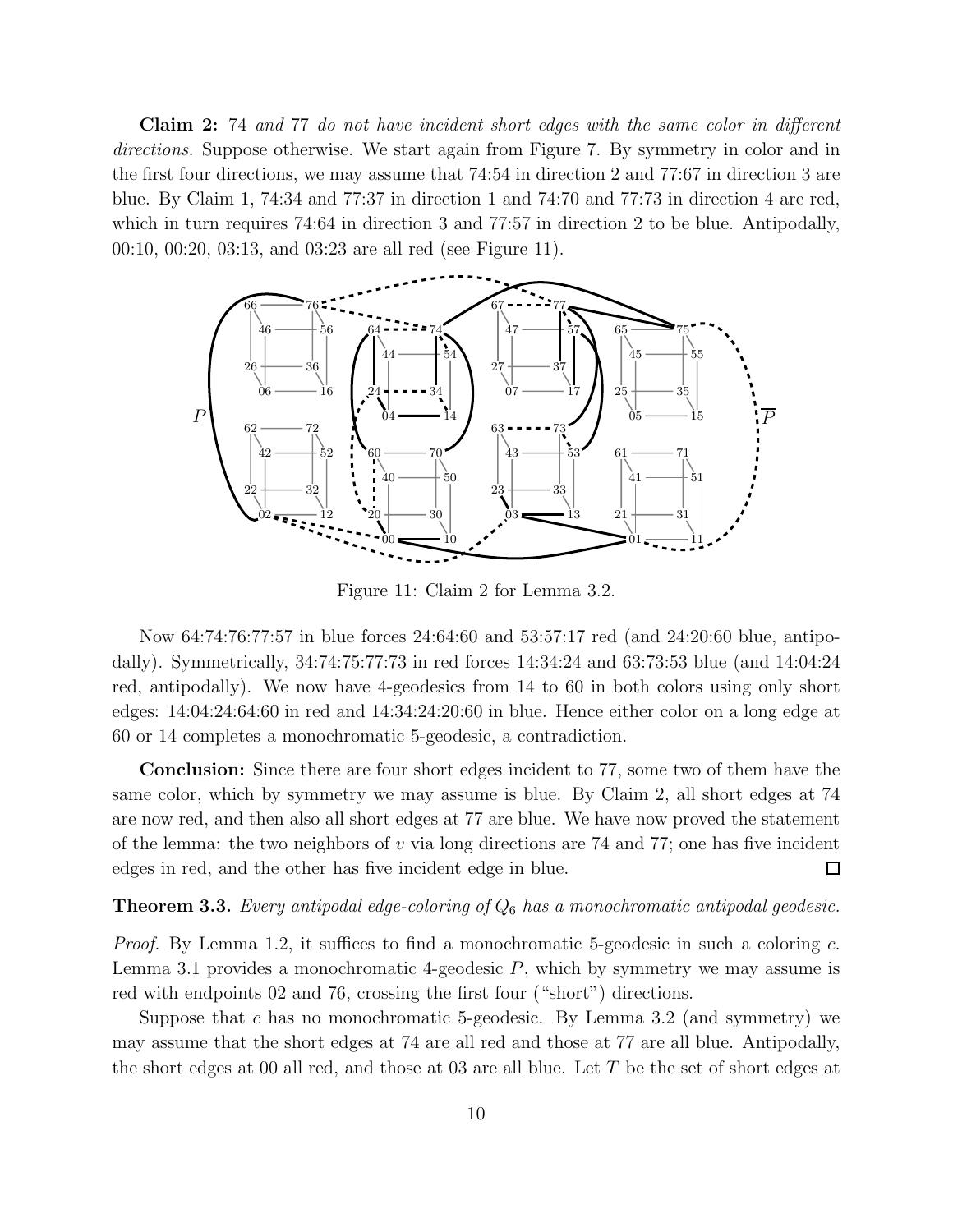74 and 00; they form two red stars. At present there is no distinction among short directions. We consider two cases.

**Case A:** Some short edge incident to a leaf in  $T$  is red. By symmetry, we may assume 04:14 is red. Antipodally, 73:63 is blue. The geodesic 74:76:77:73:63 is blue, so 43:63:23 must be red, and antipodally 34:14:54 is blue (see Figure 12).



Figure 12: Case A for Theorem 3.3.

Say that a vertex is red if it has five incident red edges; blue if it has five incident blue edges. By Lemma 3.2, any neighbor of an endpoint of a monochromatic 4-geodesic R along the two directions not crossed by  $R$  is red or blue. Such vertices include 23 and 43 (neighboring 63 at the end of 74:76:77:73:63) and antipodally 54 and 34 (neighboring 14 at the end of  $03:01:00:04:14$ ). Each of the two pairs  $\{23, 43\}$  and  $\{54, 34\}$  has one red vertex and one blue vertex.

Since the edge 04:14 we assumed red is in direction 3, still directions 1 and 2 remain symmetric. One of {43, 23} has its solo color in direction 1, the other in direction 2. Hence by symmetry we may say that 43 is blue and 23 is red. Antipodally, 34 is red and 54 is blue.

Subcase: 51:53 is red. From 43 and 54 being blue and 23 and 34 being red, we use that 34:24 is red and all of 03:43:47, 56:54:50, 44:54:56 are blue.

| geodesic               | forces                                 |
|------------------------|----------------------------------------|
| $00:02:03:43:47$ blue  | $67:47:57$ red                         |
| 77:75:74:34:24 red     | $20:24:04$ blue, antipodally 57:53 red |
| 67:47:57:53:51 red     | $50:51:11$ blue                        |
| $56:54:50:51:11$ blue  | $31:11:01$ red                         |
| $31:11:01:00:04$ red   | $04:44$ blue                           |
| 20:24:04:44:54:56 blue |                                        |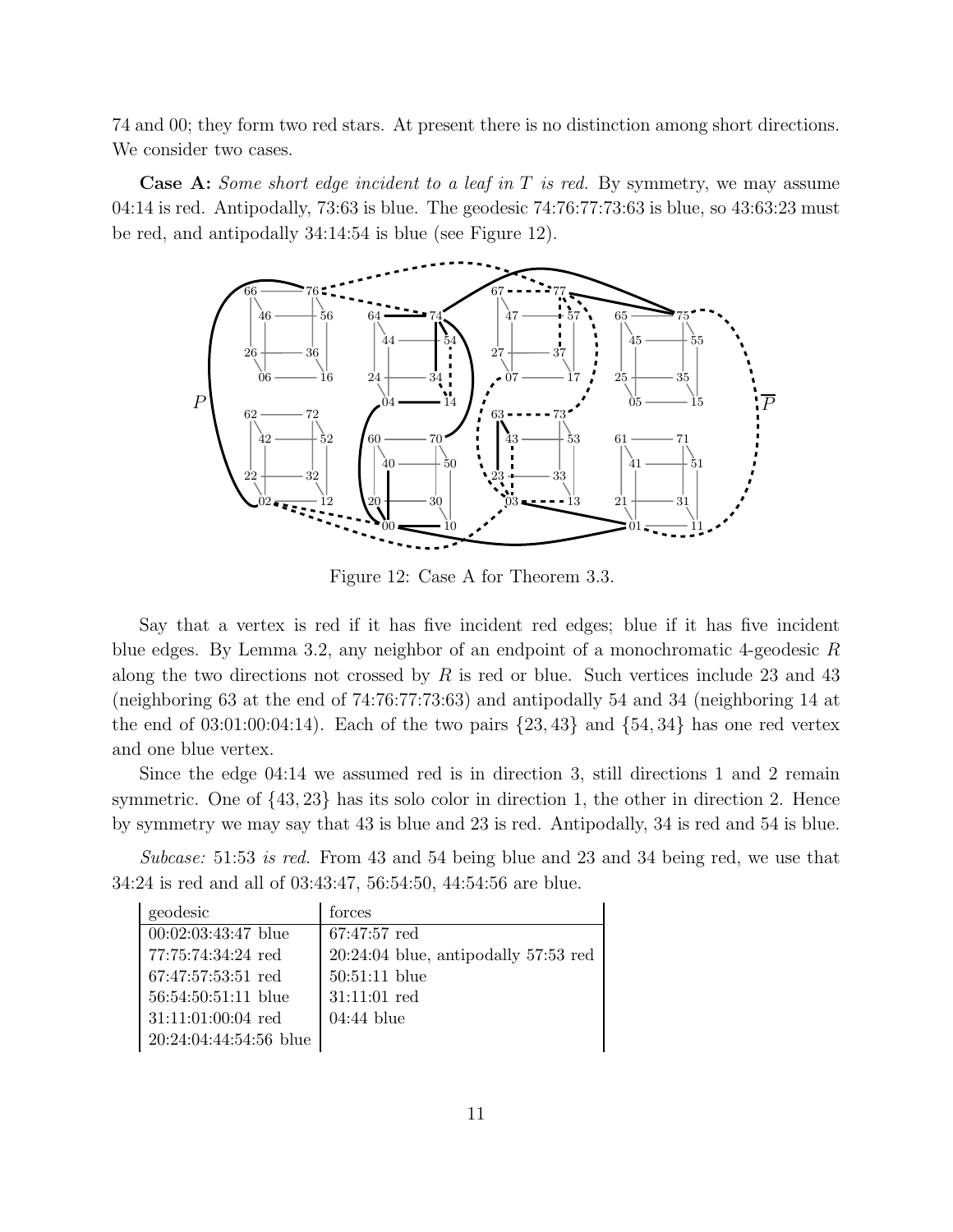Subcase: 51:53 is blue. Consider the blue 3-geodesic  $51:53:43:03$  (using that 43 is blue). It extends to blue 4-geodesics in three ways, by adding 03:07, 03:23, or 03:02. Avoiding blue 5-geodesics makes 02:22:23:27:07 red, putting two red edges at both 22 and 27. Now applying Lemma 3.2 to  $51:53:43:02:23$  makes one of  $\{22, 27\}$  red and the other blue, a contradiction.

**Case B:** All short edges incident to leaves of T are blue. In this case all edges of the copy of  $Q_4$  on vertices with second coordinate 0 or 4 that are not incident to 74 or 00 are blue, as in Figure 13, where for clarity the six blue edges in direction 4 (vertical) are not drawn in the figure. To avoid a blue 5-geodesic, all edges leaving this copy of  $Q_4$  must be red except the one edge shown at each of 74 and 00.



Figure 13: Case B for Theorem 3.3.

Similarly, all edges of the copy of  $Q_4$  on vertices with second coordinate 3 or 7 that are not incident to 03 or 77 are red (again six vertical red edges are not drawn), and all edges leaving it are blue except the one edge shown at each of 03 and 77.

We list the remaining implications for this case.

| geodesic               | forces             |
|------------------------|--------------------|
| 55:54:74:64:66 red     | $\,$ 62:66:26 blue |
| $71:70:74:34:36$ red   | 26:36:16 blue      |
| 62:66:26:36:16:17 blue |                    |

This completes the proof.

 $\Box$